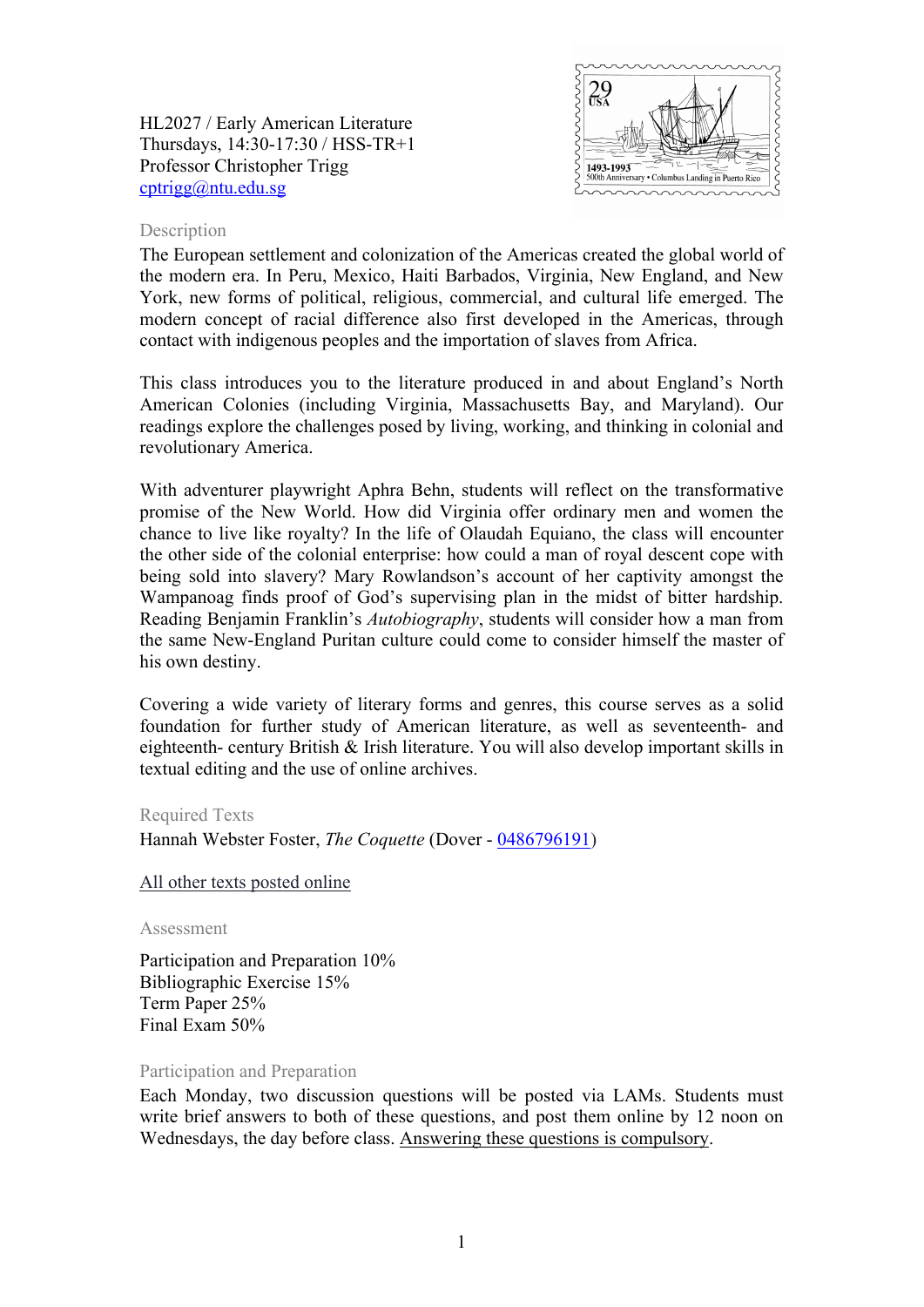# Bibliographic Exercise

Working in small groups, students will identify an interesting (and brief) early American text from an online database. They will then produce an edition of the text, including a short introduction, a bibliographic record, and any footnotes necessary for the comprehension of a general reader. Students should be able to finish most of this assignment in class on the 8th of September.

## Late Penalties

Late work submitted without an approved extension will be penalized one half-mark per day late – an A paper submitted one day late would drop to an A-, etc.

Plagiarism Please see the School of Humanities' statement on plagiarism [here.](http://n4ap0112:6150/Programmes/Undergraduate/current/Pages/forms.aspx)

Seminar Schedule

1.  $16^{th}$  August The Idea of America William Strachey, "To the Lords of the Councell of Virginea" (1612)

2. 23rd August Colonial Virginia: Planters, Rebels, & Indians Aphra Behn, *[The Widow Ranter](https://digitalcommons.unl.edu/cgi/viewcontent.cgi?article=1045&context=etas)* (1689).

3.  $30<sup>th</sup>$  August Colonial Massachusetts: Puritan Ideology, Puritan Faith John Winthrop, "A Model of Christian Charity" (1630). Anne Bradstreet, Selected Poems. Edward Taylor, Selected Poems.

4.  $6<sup>th</sup>$  September The Captivity Narrative Mary Rowlandson, *The Soveraignty and Goodness of God* (1682).

5. 13<sup>th</sup> September The Salem Witch Trials Deodat Lawson, *A Brief and True Narrative* (1692). \*Cotton Mather, *[Wonders of the Invisible World](https://digitalcommons.unl.edu/cgi/viewcontent.cgi?article=1053&context=etas)* (1692).

 $6.20<sup>th</sup>$  September The Book in the Atlantic World Bibliographic Exercise.

7. 27th September Slaves and Slave Holders Samuel Sewall, *[The Selling of Joseph](https://digitalcommons.unl.edu/cgi/viewcontent.cgi?article=1026&context=etas)* (1700). John Saffin, *A Brief and Candid Answer* (1701). Cotton Mather, *[The Negro Christianized](https://digitalcommons.unl.edu/cgi/viewcontent.cgi?article=1028&context=etas)* (1706).

Recess ----------------------------------------------------------------------------------------------